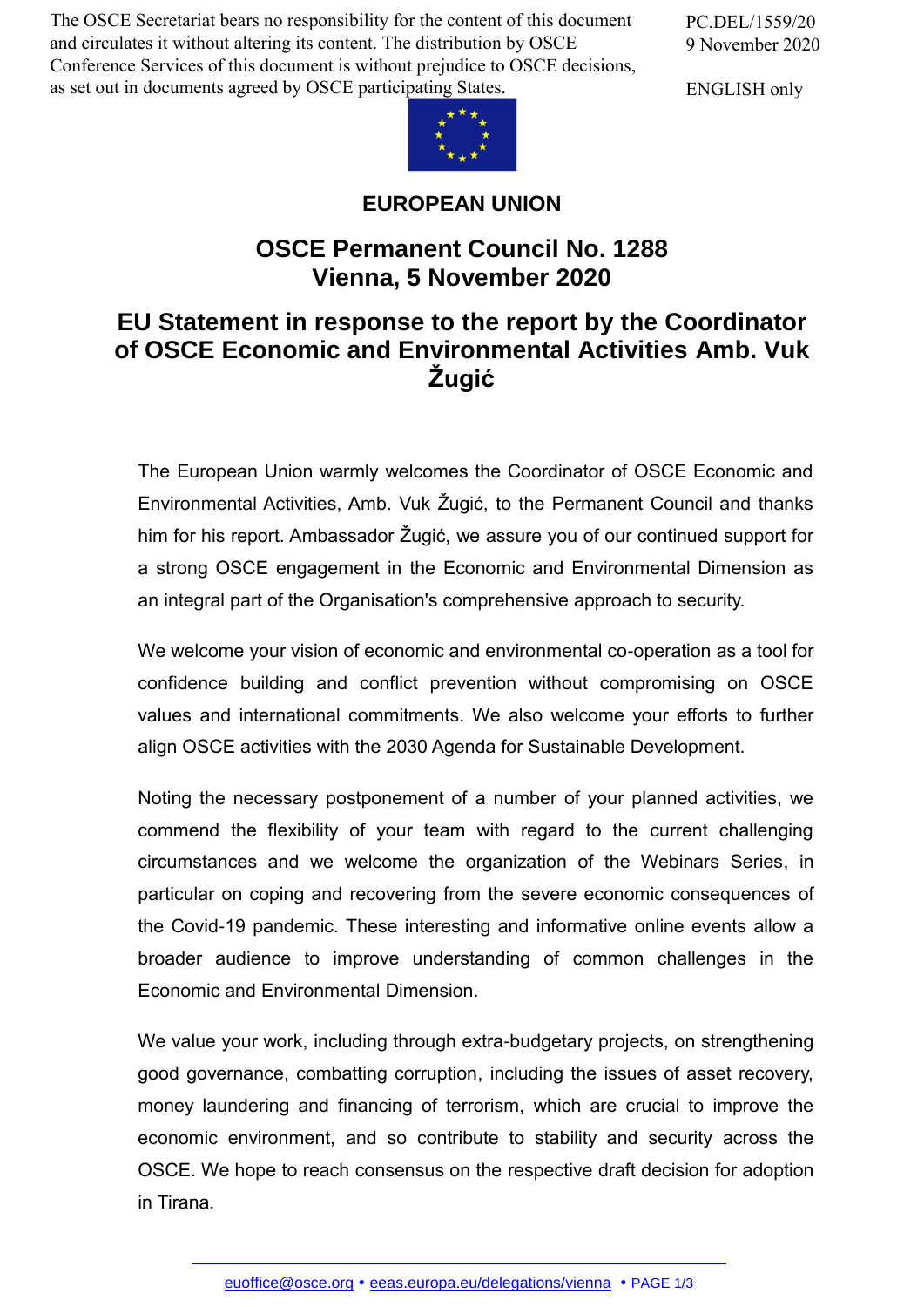We welcome the focus of your Office on multifaceted issues such as digital transformation and connectivity, in its broad understanding, and we are looking forward to continue discussing the opportunities arising from new technologies and interconnected societies, including those affecting the environment.

We equally appreciate your focus on addressing the security implications of environmental challenges and climate change. In this context, we welcome your Office's activities on enhancing transboundary integrated water management and promotion of good environmental governance, inter alia by supporting the multistakeholder approach of Aarhus Centres. Strengthening our commitments in a ministerial text that will stress the urgency of the environmental crisis is of high importance.

The incorporation of a gender perspective in all OSCE activities is an essential component of the OSCE's comprehensive approach to security – and of particular importance to the EU. Therefore, we welcome your commitment to gender equality through full and comprehensive mainstreaming of gender across the activities of the Office as well as your projects on women's economic empowerment.

We thank you for focusing on synergies and avoiding duplications. Joining efforts and coordinating activities among OSCE structures and with other international organisations is key to delivering better results. We encourage you to continue in this way. We equally attach great importance to your active and close cooperation with the field operations and thank you for your continued support to them.

We welcome the steps undertaken by your Office in order to improve its visibility, including the revitalization of the OCEEA webpage and the progress on the confluence platform. We would like to stress our support in continuing this work also with regard to the projects your Office is implementing.

In conclusion, we thank you and your team for your valuable work throughout the year and in supporting the Chair's efforts in the negotiations of the draft ministerial decisions in the second dimension. We are looking forward to continuing our good cooperation.